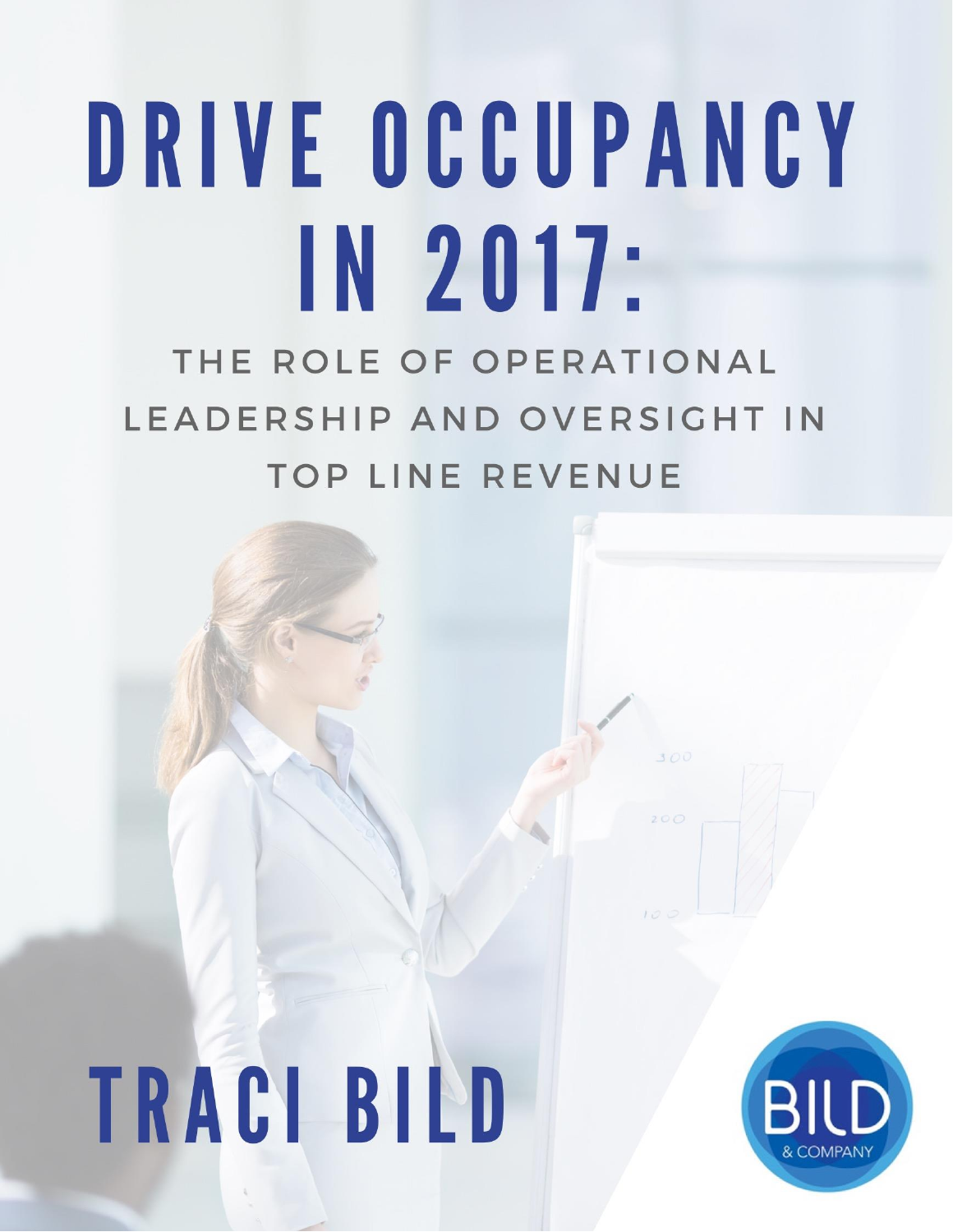

### **Revenue Outlook for 2017**

The revenue outlook for senior care communities in 2017 is good but not great. In fact, I would venture to say that a lot of revenue is being left on the table for competitors outside of senior housing to freely take.

Industry-wide, occupancy stands at a stagnant 89%. And there's no sign that will significantly increase.

In 2017, many communities will rely on regional sales managers to drive increased occupancy. But there's a significant problem with this strategy: many of them aren't empowered with operational authority.

For regional sales directors, a significant chunk of time is spent putting out fires. Sometimes directors stand in the gap of a vacant sales position. Other times, they're stalled with correcting a community that's sucking the financial wind out of your portfolio. They can't drive sales regionally because they simply don't have time for their other properties.

Perhaps the biggest problem of all is this: regional sales managers are seen as nothing more than an advisor. The power structure of senior care communities is centered around operations. Regional sales directors, and in many cases even the vice president of sales, simply don't have the authority to enact real change.

In short, here are Bild & Company's two major revenue forecasts for 2017:

**Forecast #1:** Occupancy won't grow significantly, leaving much revenue on the table.

**Forecast #2:** Many operators will likely rely on unempowered regional sales directors to solve the problems of Forecast #1.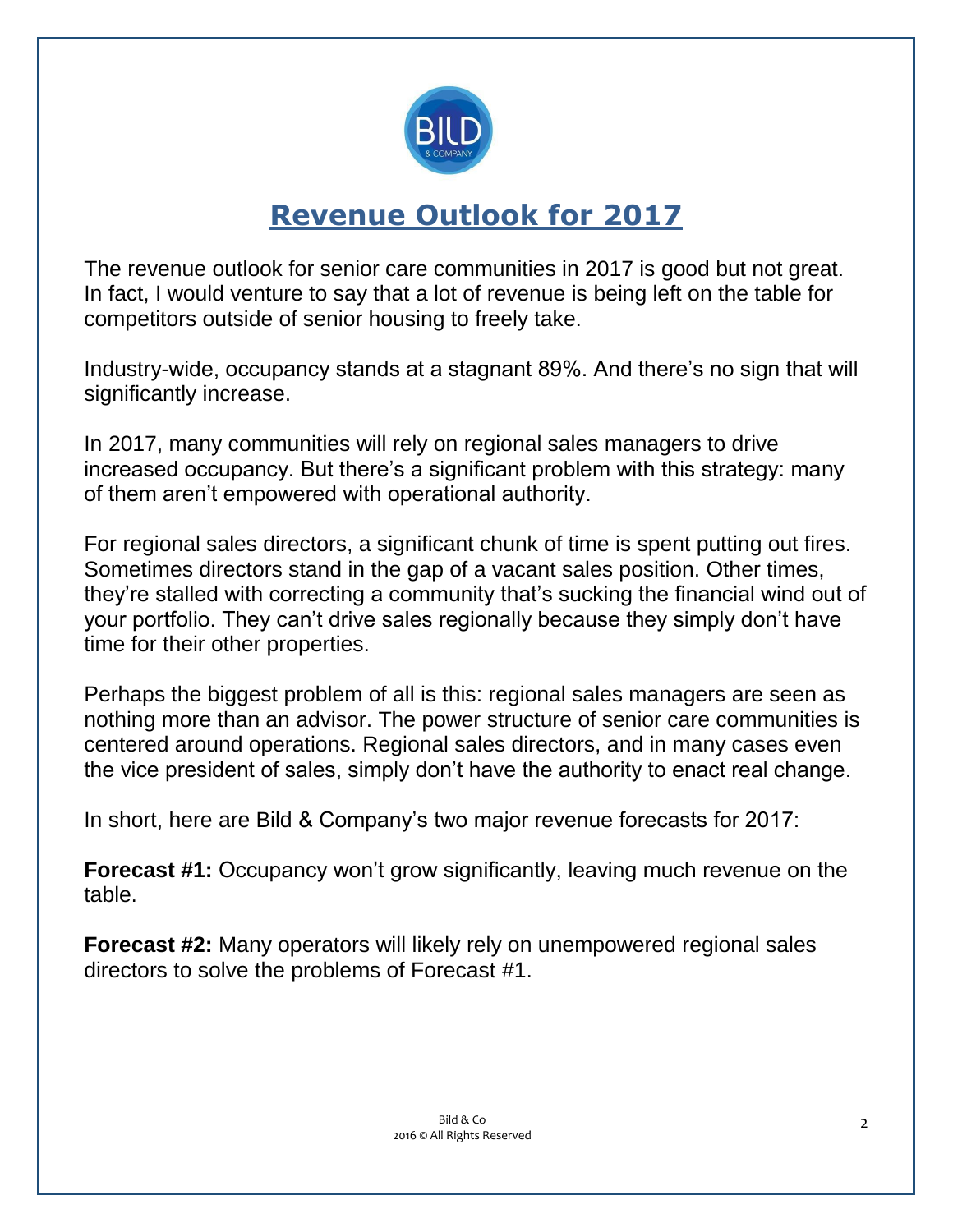

## **How to Drive Revenue in 2017**

You don't have to be part of this prediction. You *can* drive revenue in 2017 with one simple change.

And that change is **operational empowerment**.

Let me explain what I mean.

For years, Bild & Company focused almost exclusively on regional sales directors. We tried to empower them and encourage executives to give them more authority.

But in 2016, we made a simple shift that created big changes. We started empowering the directors of operations as well to collaborate with regional sales leaders and regional clinical leaders to drive occupancy.

The results were transformative. We saw our systems executed faster. We saw huge traction as both occupancy and revenue increased.

This breakthrough shift will become a core focus for Bild & Company and its clients in 2017. Furthermore, I'm offering this shift as a solution to escape the common pitfalls in this upcoming year.

Here's the bottom line. Operations drive the senior care industry. And the buck stops with your directors of operations, either regionally or divisionally.

Once you empower your directors of operations and equip their supporting cast of sales and clinical, your chances of beating your competition in 2017 are greater. Here's how you can take steps in this direction.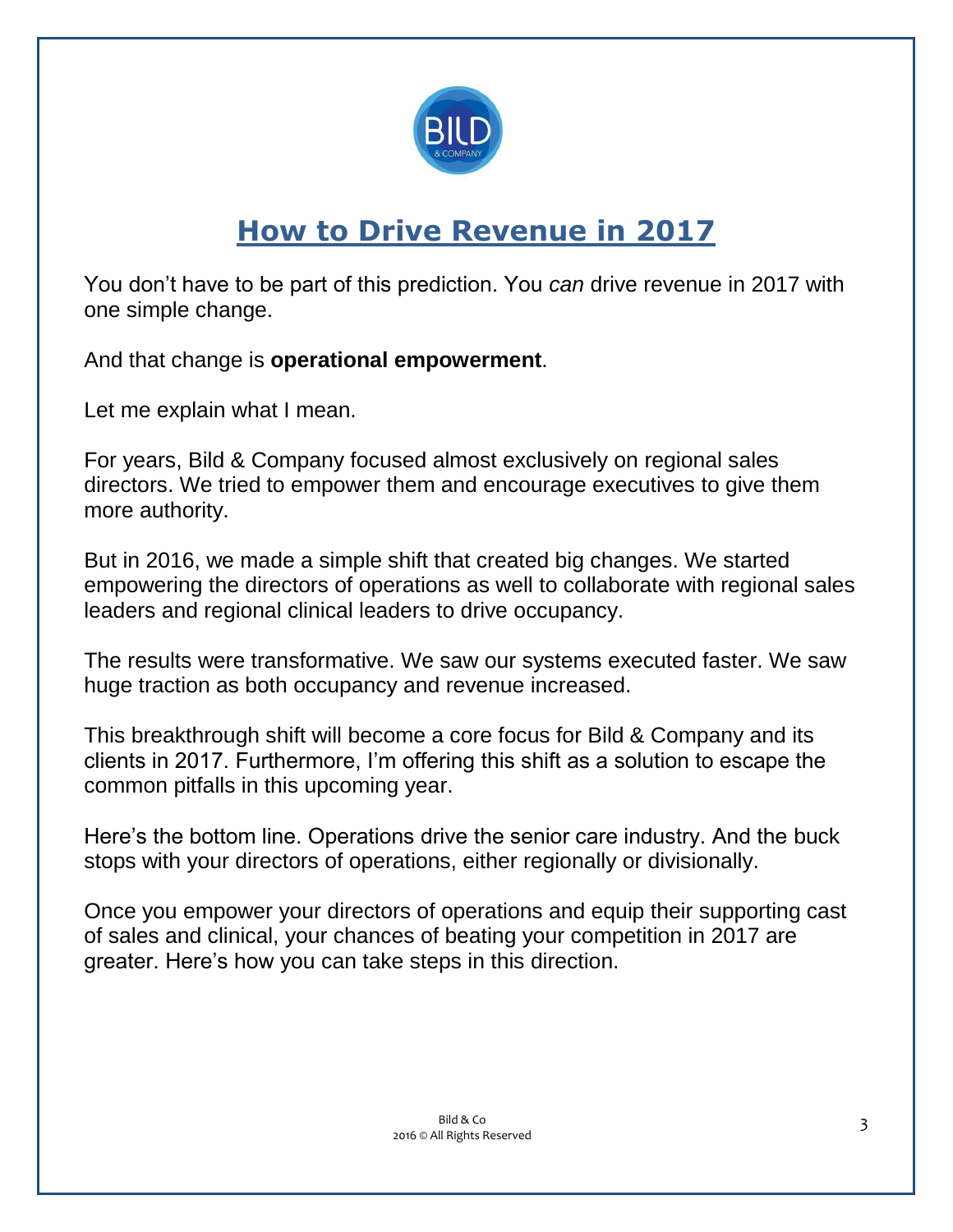## **Operational Empowerment: 3 Steps**

Empowering your operational directors isn't complicated.

However, it is a process that includes not just them, but regional sales and clinical leaders. Here are 3 steps you should take to begin shifting your organizational focus.

#### **1. Recognize the Problem**

Some of you may be struggling with this idea. You simply can't envision how or if directors of operations can drive sales and, in turn, occupancy.

Here's what you need to understand. The reason your operational directors have never been involved in sales isn't because they lack ability. The problem is a lack of training.

Traditionally, operational directors have been uncomfortable with sales because they lack either a strategy or the knowledge. And thus, they can't hold sales teams accountable to a process they don't understand.

Once Bild & Company began educating operational leaders, they soaked it up and began implementing significant change.

Recognize that your operational directors have the capability. They simply need a strategy.

#### **2. Educate Your Operational Directors**

Once your organization agrees that operations should drive sales, you'll need to equip your directors with proper training. Without education, you may stay right where you started.

You need to give your directors of operations sales leadership training that taps into how they think. Bild & Company teaches sales in a systematic way at the site, regional, and divisional level.



When we train operators (or any staff for that matter), we use a structured,

Bild & Co 2016 © All Rights Reserved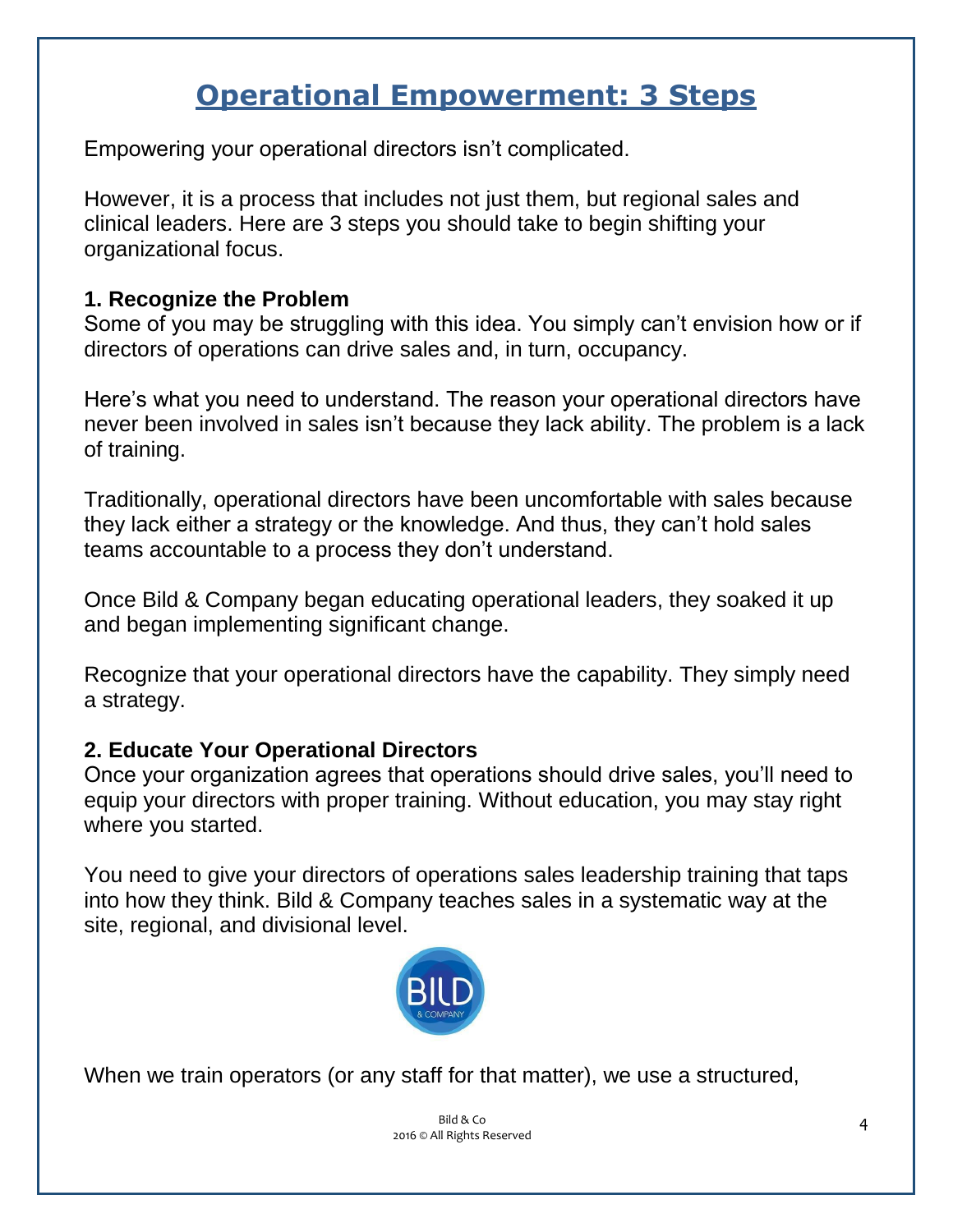metric-based process. And the operational leaders have devoured it.

Once they understand the proper sales systems and metrics needed to drive move-ins, they will execute and drive results.

#### **3. Support Operational Directors with Other Staff**

Even though you should switch your focus to equipping operational directors, that doesn't mean that other vital departments should be neglected.

The best results occur when you equip operations, clinical, *and* sales departments. During our training, we've found that even the clinicians want to understand and support the sales process.

The key is to get all regional leadership teams on the same page regarding occupancy. This will ultimately trickle down to the site level, where the executive director, sales director, and director of nursing will model the same collaborative approach.

## **Your Next Steps**

The Senior Living landscape is changing rapidly. And CEOs must shift company cultures with a clear message that it's everyone's job to drive sales.

In 2017, Bild & Company is on a mission to equip operational leaders to drive occupancy and revenue. We do this through teaching operational leaders...

- How to execute metric-driven systems that drive occupancy.
- How to use accountability and reporting to fuel the sales process.
- How to understand the sales cycle as a whole.
- How to shorten the sales cycle.
- How to equip their team members to see sales results.

In January 2017, Bild is accepting new clients into its **Sales Leadership** 



**Initiative**. I invite you to implement this simple shift in your senior care organization by enrolling.

> Bild & Co 2016 © All Rights Reserved